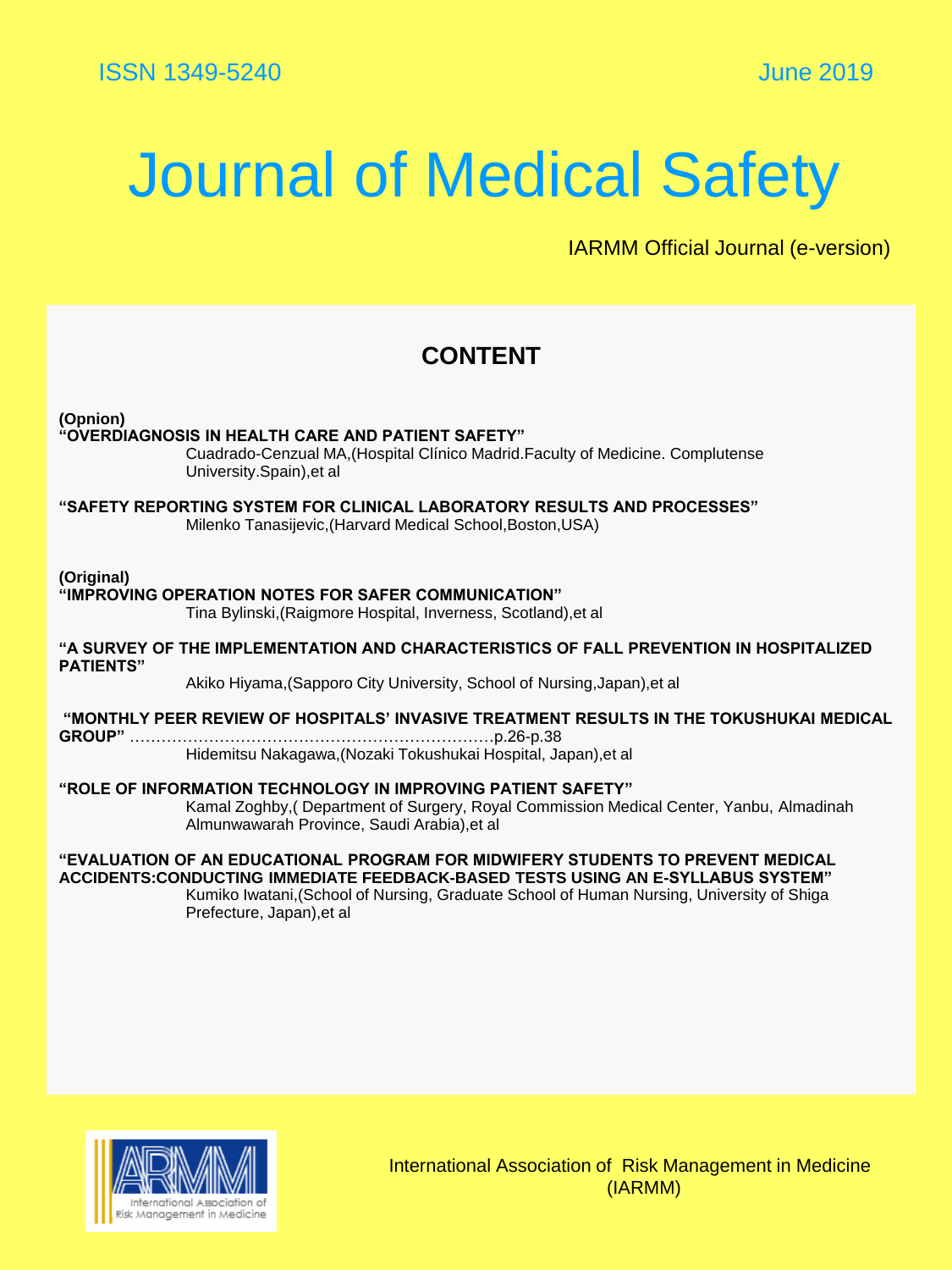## Journal of Medical Safety

IARMM Official Journal (e-version)

## **CONTENT**

**(Short Communication)**

**"BARCODE TECHNOLOGY, A GLOBAL ENABLER FOR SAFER & EFFICIENT PROCEDURES"** Els C.M. van der Wilden-van,( Director Healthcare Providers GS1, GS1 Global Office Belgium)

**"HOSPITAL ACCREDITATION: COMPARING FOUR INTERNATIONAL MODELS"**  Isabel Gómez de Soria , Pilar León Sanz,(University of Navarra)

**"DO MOBILE APPS SHORTEN THE TIME TAKEN TO ACCESS EMARGENCY PROTOCOLS?"** Mohmad S,(Guy's Hospital),et al

**"THE DIGITALISATION OF THE WHO SURGICAL SAFETY CHECKLIST – A PROOF OF CONCEPT STUDY IN THE OPERATING ROOM"** 

Kunduzi B,(Guy's Hospital),et al

**"IMPROVEMENT OF PATIENT SAFETY BY EARLY EXAMINATION USING AN EXCLUSIVELY DEVELOPED PORTABLE ELECTROENCEPHALOGRAM MONITORING HEADSET"**

Mie Sakamoto,(Department of Crisis Medicine and Patient Safety Graduate School of Medicine, University of Toyama),et al

**"A LESSON FROM THE AVIATION INDUSTRY:IT INTEGRATION WITH EMR"** 

D. Mantoan,(Healthcare Organization of Veneto Region Italy),et al

**"A NEW APPROACH FOR EDUCATIONAL METHOD OF COMMUNICATION IN HEALTHCARE SEEKING FOR A POSSIBILITY OF INNOVATIVE MEDICAL EDUCATION, DEPLOYING KIT-GAME" AND**

**"DEVELOPMENT THE PATIENTS SAFETY AND QUALITY MANAGEMENT FEEDBACK SUPPORT SYSTEM FOR THE PURPOSE OF REDUCTION IN TASK LOAD OF PATIENTS SAFETY MANAGERS"** 

> Tatsuya Kitano ,(Seijoh University, Health Care Management Course, Faculty of Business Administration Graduate School of Health Care Studies, Patients Safety & Quality Management, Aichi, Japan)

### **"SAFETY MANAGEMENT ON JAPAN HELICOPTER EMERGENCY MEDICAL SERVICE USING FLIGHT RISK ASSESSMENT CHECKLIST**

Kumiko Sakata (Department of Crisis Medicine and Patient Safety Graduate School of Medicine, University of Toyama)



International Association of Risk Management in Medicine (IARMM)